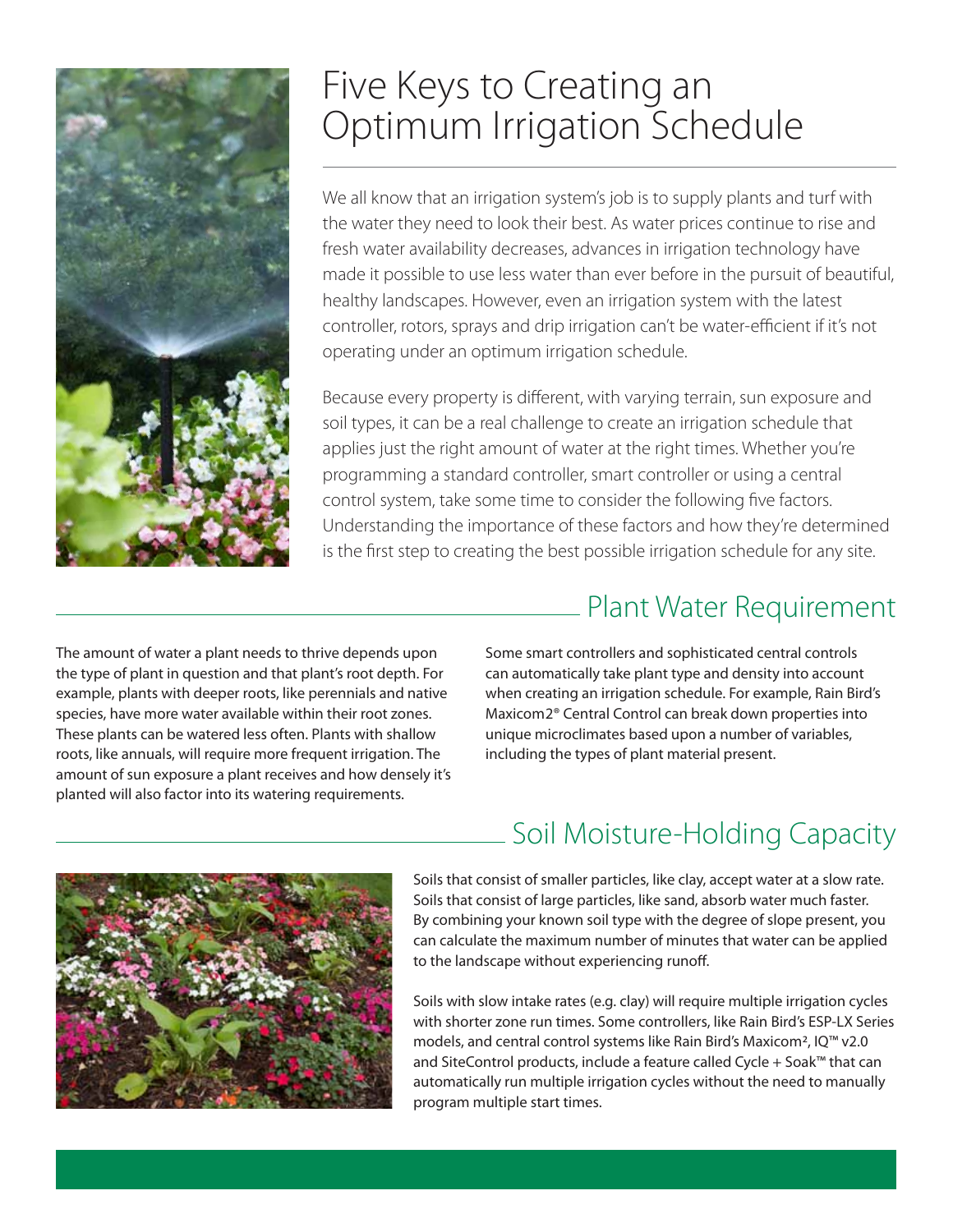#### Evapotranspiration

Evapotranspiration, or ET, is the amount of water lost from the soil through evaporation, plus a plant's water loss (known as transpiration), both of which are dramatically affected by humidity, wind speed, soil moisture, plant species and temperature.

Some smart irrigation controllers and central control systems are able to receive current weather data and determine actual ET rates through their own on-site weather stations, using this information to adjust irrigation schedules automatically. For example, Rain Bird's ET Manager™ and ET Manager™ Cartridge can upgrade controllers to this type of smart, ET-based control by receiving weather data via radio broadcasts.

Other controllers and central controls without on-site weather stations can connect to a database of historical ET rates—the average monthly ET rate for a particular geographic location, as calculated by national weather stations and organizations like the National Oceanic and Atmospheric Administration (NOAA).



### Sprinkler Precipitation Rates

Different brands and models of sprinklers will have different precipitation rates—the amount of water each sprinkler applies to the landscape, typically measured in inches per hour. Sprinklers (e.g. sprays or rotors) come in varying precipitation rates to better suit different landscape characteristics. For example, Rain Bird's 1800® Spray, outfitted with a Rotary Nozzle, has a stated precipitation rate of 0.60 inches per hour, while the 5000 Series Rotor's precipitation rate ranges from 0.20 inches –1.01 inches per hour.

Obviously, a sprinkler's precipitation rate will affect the length of time an irrigation system's zones must run to apply enough water to the landscape. Knowing the precipitation rates of the different sprinklers present within your landscape is necessary to create an optimum irrigation schedule. Keep in mind that sprinkler spacing and water pressure at a particular site can cause actual precipitation rates to vary somewhat from the rates mentioned in a manufacturer's catalog. To ensure greater accuracy, it's possible to calculate an entire zone's precipitation rate by determining its flow rate in gallons per minute by looking at the water meter. Then, divide that number by the total number of square feet present within the zone.

# Watering Windows

An ideal irrigation schedule is one that applies just the right amount of water in the right amount of time without overwatering or under-watering. When calculating zone run times, you must consider the fact that there are often times of day or days of the week when irrigation isn't possible. For example, a water purveyor may enforce restrictions that say watering must only occur between the hours of 10:00 PM to 6:00 AM, or only on Mondays, Wednesdays and Fridays. Or, an athletic complex may host soccer practices from 4:00 PM to 8:00 PM every night, making it impossible to water during that timeframe. In either situation, the remaining periods of time that are available for irrigation at a particular site are called its "watering windows."